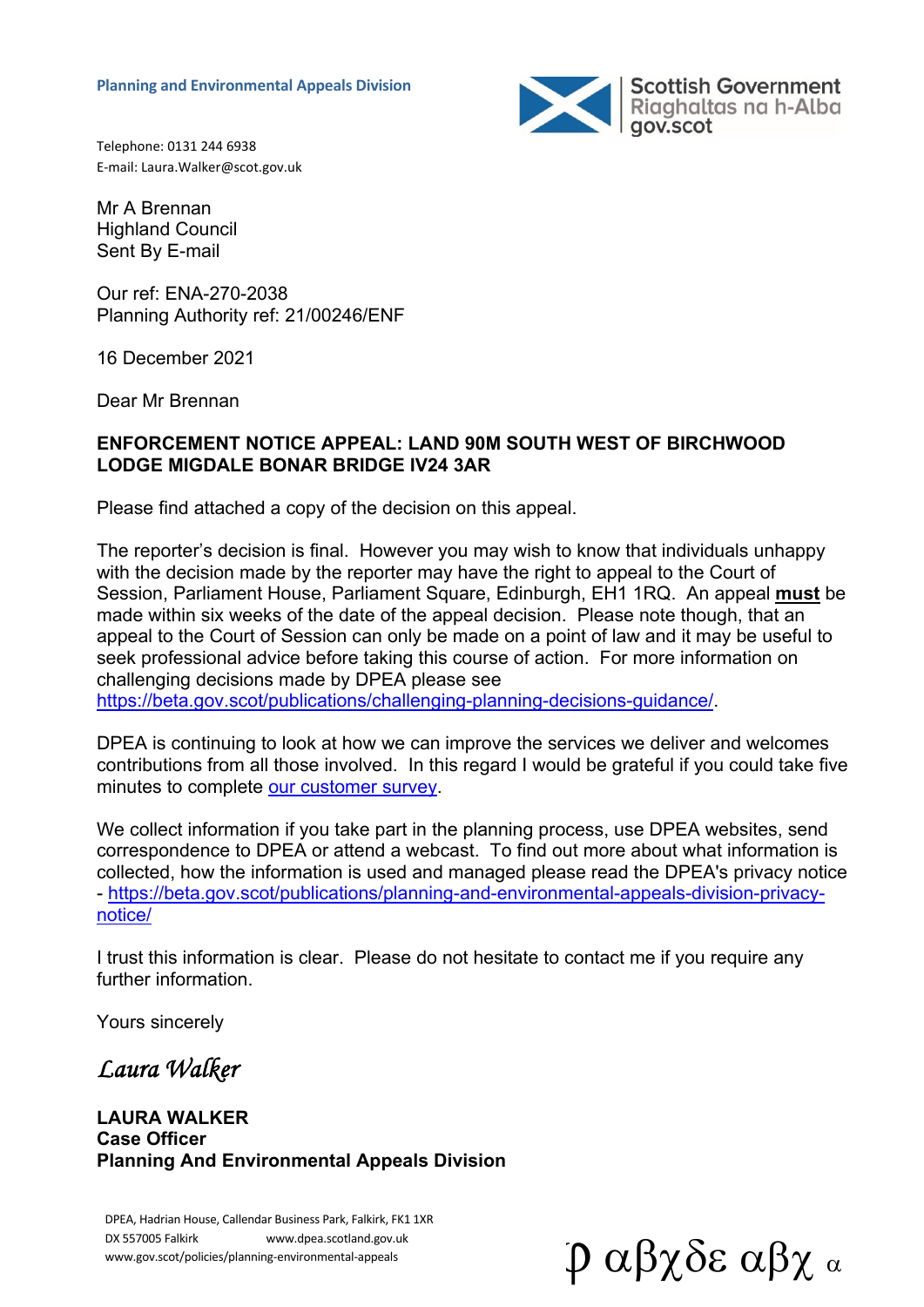Planning and Environmental Appeals Division

Appeal Decision Notice



T: 0300 244 6668 E: dpea@gov.scot

Decision by Steve Field, a Reporter appointed by the Scottish Ministers

- Enforcement notice appeal reference: ENA-270-2038
- Site address: land 90 metres south-west of Birchwood Lodge, Migdale, Bonar Bridge, IV24 3AR
- Appeal by Ms Eve Wilder against the enforcement notice dated 2 September 2021, served by The Highland Council
- The alleged breach of planning control: the unauthorised erection of a dwelling house without the required planning permission
- Date of site visit by Reporter: 25 October 2021

Date of appeal decision: 16 December 2021

#### **Decision**

I allow the appeal but only to the extent that I direct the enforcement notice, dated 2 September 2021, be upheld subject to the variation of the terms of the notice by deleting the words "The time period for compliance: 3 months" and replacing them with the words "The time period for compliance: 4 months". Subject to any application to the Court of Session, the enforcement notice takes effect on the date of this decision, which constitutes the determination of the appeal for the purpose of Section 131(3) of the Town and Country Planning (Scotland) Act 1997 (the Act).

# **Reasoning**

1. The appeal against the enforcement notice was made on the following grounds, as provided for by section 130(1) of the Act:

- (e) that copies of the enforcement notice were not served as required by section 127 of the Act;
- (f) that the steps required by the notice to be taken…exceed what is necessary to remedy any breach of planning control which may be constituted by those matters or, as the case may be, to remedy any injury to amenity which has been caused by any such breach; and
- (g) that any period specified in the notice in accordance with section 128(9) of the Act falls short of what should reasonably be allowed.

I consider the three grounds of appeal, in turn, below.

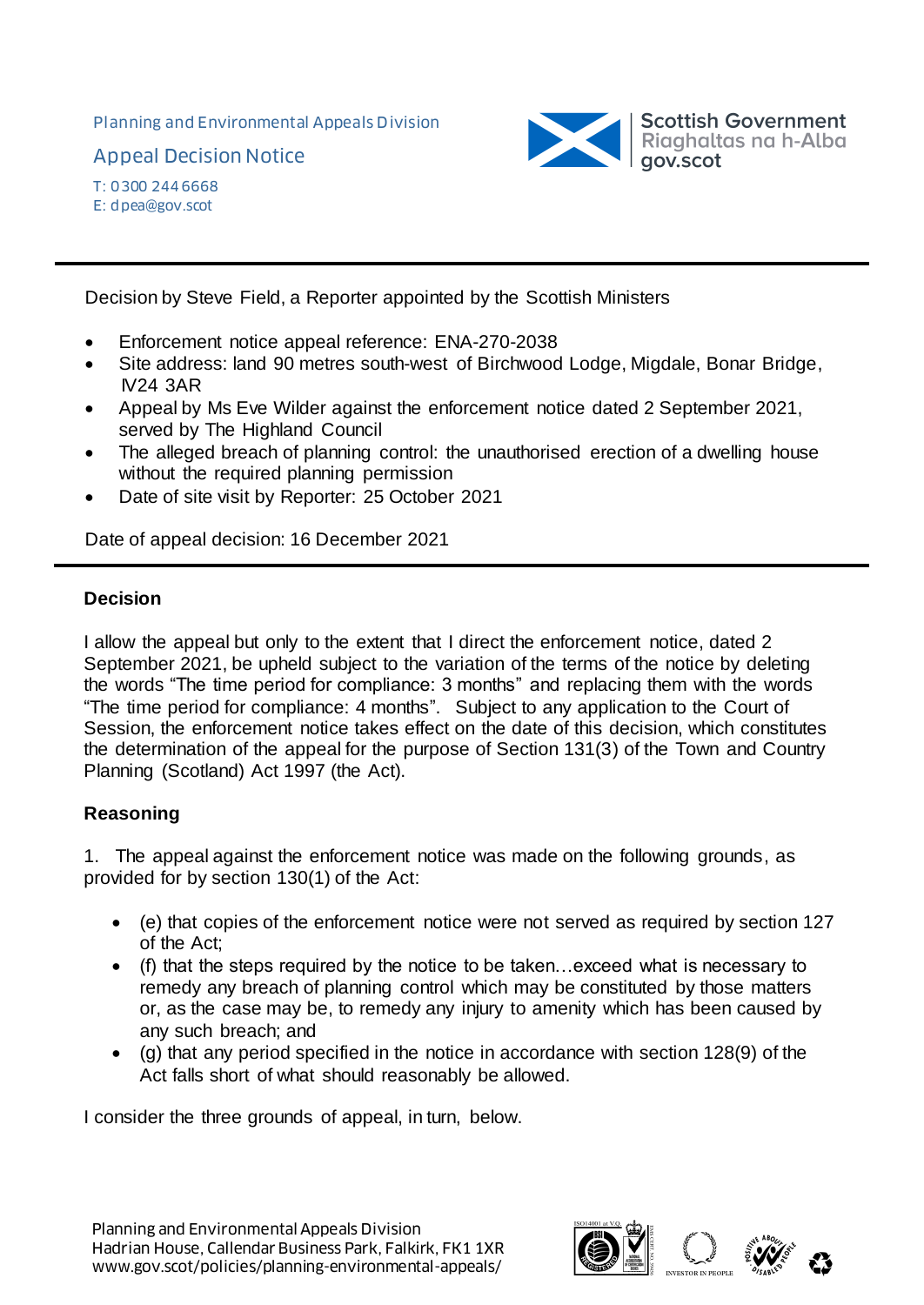# Ground (e) – the enforcement notice was not served as required by the legislation

2. The appellant contends that service of the notice failed to comply with section 127(2)(a) of the Act. This requires that a copy of an enforcement notice shall be served on the owner and occupier of the land to which it relates. The appellant considers that this alleged failure arises from the council's decision to post the notice on the property, as opposed to serving it directly on the appellant, and that this prejudiced her rights. The appellant also comments that, contrary to good practice and procedure, before the enforcement notice was issued, the council did not serve a planning contravention notice under section 125 of the Act to seek clarity on the alleged breach and confirmation of the owner's name and address.

3. In my experience, a planning authority would usually serve a notice in line with the provisions of section 271(1) of the Act. This typically means delivering the notice to the person on whom it is to be served, leaving it at the usual or last known place of abode of that person, or at an address given for that purpose, or by posting it in a registered letter, or by recorded delivery.

4. The council advises that the notice was not served in line with the provisions of section 271(1) as the appellant was known to reside in the United States of America and the site was for sale. The council advises that it was keen to act expeditiously for two reasons. Firstly, it did not want any new owner to inherit an unauthorised development. Secondly, it was keen to ensure that it could take enforcement action against the person responsible for the alleged breach of planning control. The council also states that there is no statutory requirement to serve a planning contravention notice. The council makes the same point in relation to potential service of a notice under section 272 of the Act. This gives the council power to require information as to interests in land.

5. As service of an enforcement notice in line with the provisions of section 271(1) of the Act and power to serve a notice under either section 125 or section 272 of the Act is discretionary, I do not consider that the council's decision to proceed directly to service of the enforcement notice by placing a site notice without recourse to either potential preliminary course of action provides support for this ground of appeal.

6. The council advises that, as well as posting the enforcement notice on site, it served the notice electronically on the appellant. Section 271(1)(cc) of the Act makes provision for the electronic service of notices. However, this is subject to section 271(5)(k) which states that this provision shall not apply to serving a copy of any enforcement notice by a planning authority. Therefore, I conclude that the electronic service of the notice does not comply with section 127 of the Act.

7. Section 271(3) of the Act provides that, where a notice is required to be served on or given to all persons who have interests in or are occupiers of premises comprised in any land, and it appears to the authority that any part of that land is unoccupied, the notice shall be taken to be duly served on all persons having interests in, and on any occupiers of, premises comprised in that part of the land (other than a person who has given to that authority an address for the service of the notice on [her or] him) if it is addressed to 'the owners and any lessees and occupiers' of that part of the land (describing it) and is affixed conspicuously to some object on the land.

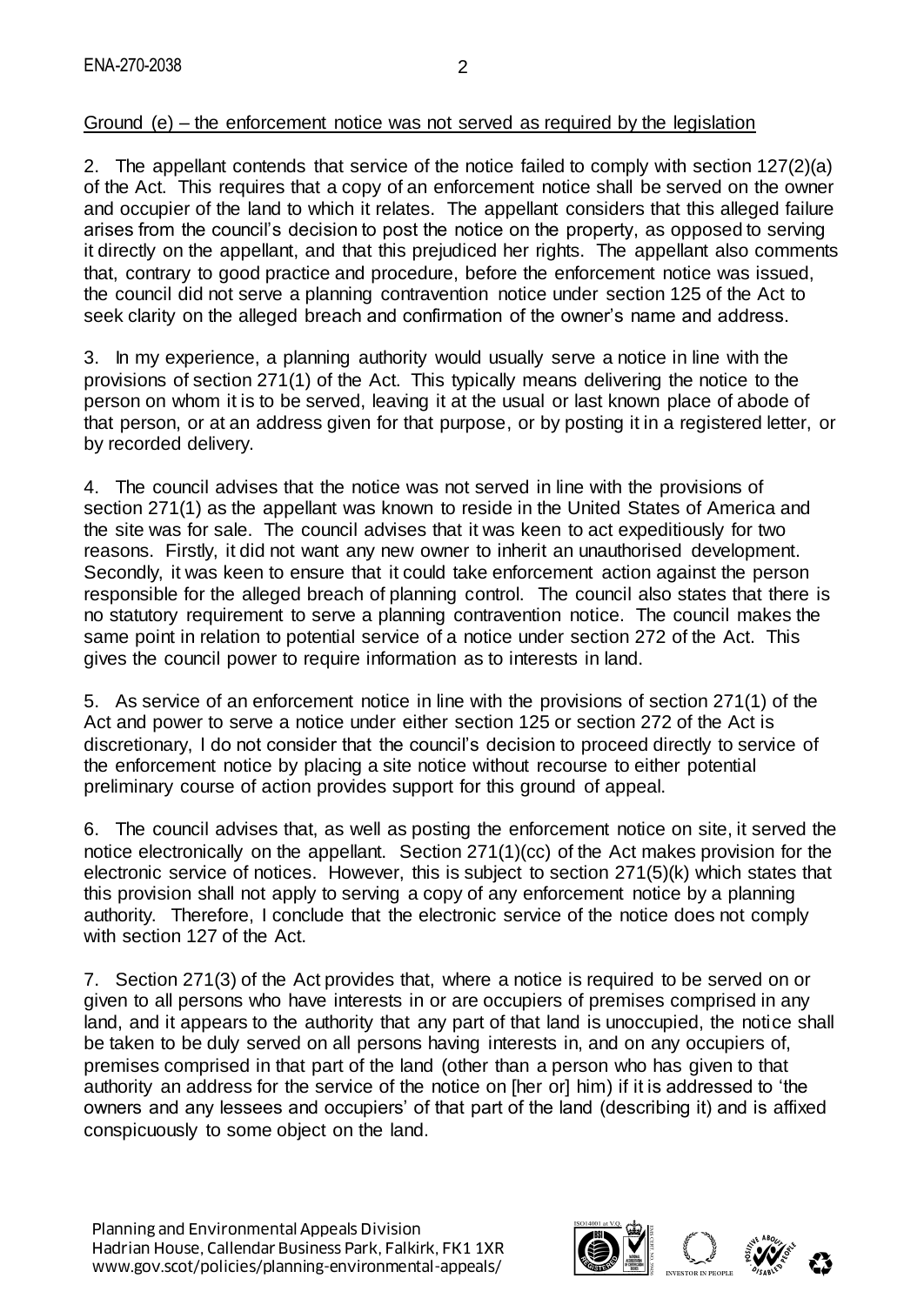8. The council has produced photographic evidence which shows the enforcement notice attached to the door of the property. These photographs were taken on 2 September 2021, the date on which the notice was served. The notice is addressed to the appellant by name, as the council were aware of the appellant's name but not her address in the States. The site is described as 'land 90M SW of Birchwood Lodge'. The notice is marked 'Do not ignore this communication, it affects your property or property in which you have an interest'. I consider that this demonstrates compliance with the provisions of section 271(3). Consequently, I conclude that the notice was served in accordance with section 127(2)(a) of the Act.

9. The appellant advises that she became aware of the notice when the site notice was observed by her estate agent a few days before it was due to come into effect. As this resulted in the appeal to Scottish Ministers, I consider that the rights of the appellant have not been prejudiced by the way in which the notice was served. Furthermore, I have no evidence that there are any other interests in the property that may have been prejudiced by the posting of a site notice.

10. I find that the appeal under ground (e) fails.

#### Ground (f) – the steps required by the notice are excessive

11. The appellant advises that the site has the benefit of an extant planning permission in principle for a house and that the building that is the subject of the enforcement notice could be altered to meet the design requirements of the council. It is suggested that this could be achieved through a retrospective planning application, and that demolition is unnecessary.

12. The enforcement notice has been served for the purpose of remedying a breach of planning control, that is the erection of a house without compliance with the conditions attached to the planning permission in principle for the site. It is not the purpose of this appeal to provide an alternative to the planning application process. Achieving the necessary compliance can only be done through the proper consideration by the council of a planning application for approval of reserved matters or a stand-alone, detailed planning application. This would enable the council to come to a balanced decision in line with the development plan and other material considerations, including representations from neighbours and the advice of technical consultees.

13. I consider that only removal of the unauthorised development would address the purpose of the enforcement notice. The appellant states that enforcement action runs counter to the council's undertaking to try to resolve planning breaches through negotiation. If the appellant wishes to apply for retrospective planning permission, she is entitled to do so. That would provide a locus for negotiation not available through this appeal.

14. The council advises that the appellant has requested that the enforcement notice be dismissed or postponed for the time it takes the council's local review body to review the outcome of planning application council reference 21/00465/FUL. This relates to the erection of a house and temporary siting of a caravan at Farr. I understand this proposal has been dismissed by the local review body. Regardless, I do not consider the outcome of that process has any material bearing on the enforcement of unauthorised development on the appeal site.